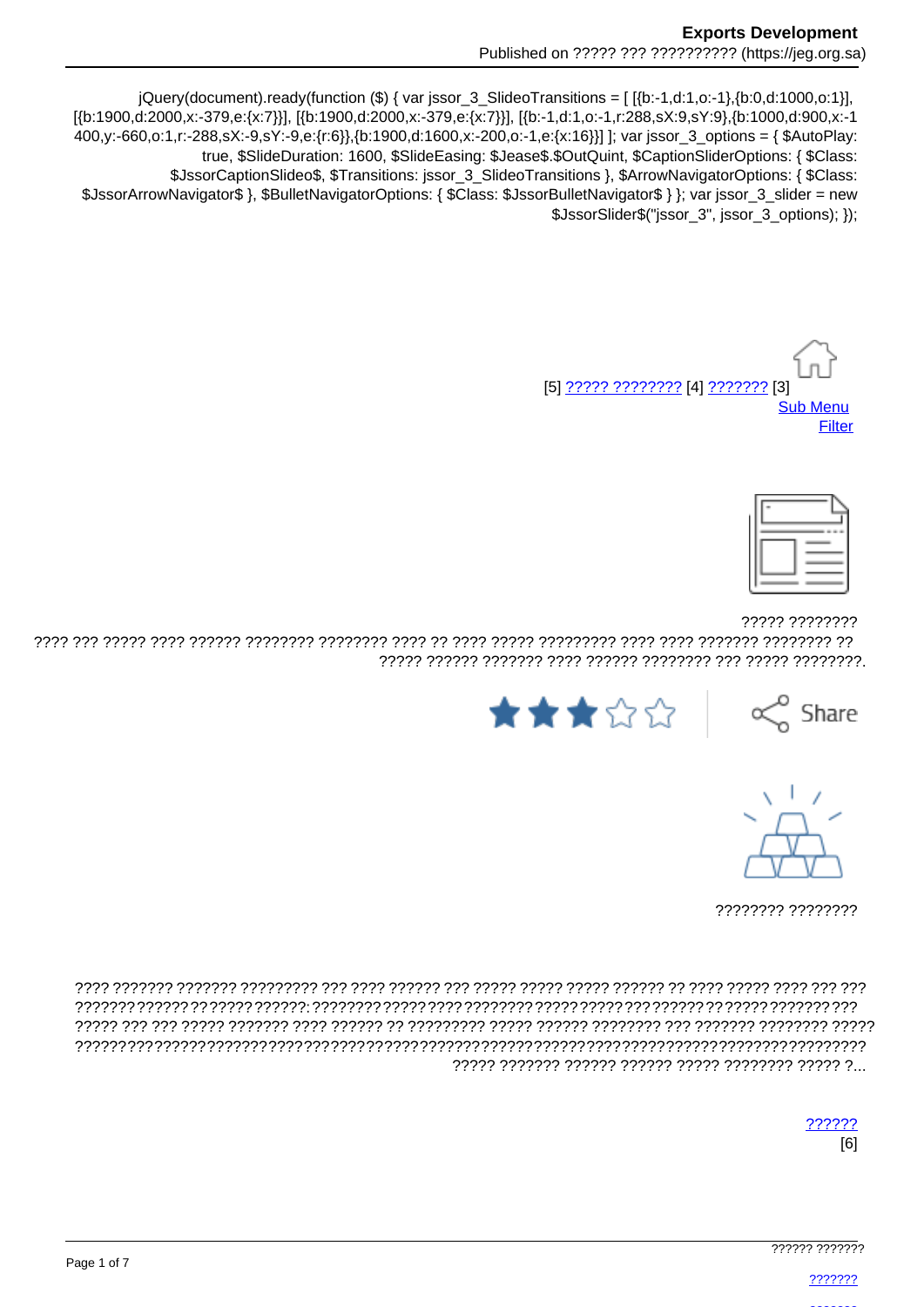

???? ????? ???????? ????????

?????? ??????? ????...



777 7777 77777 77777777

????????? ???? ??????? ??? «???????? ??...



?????? ???????

> 777777  $[9]$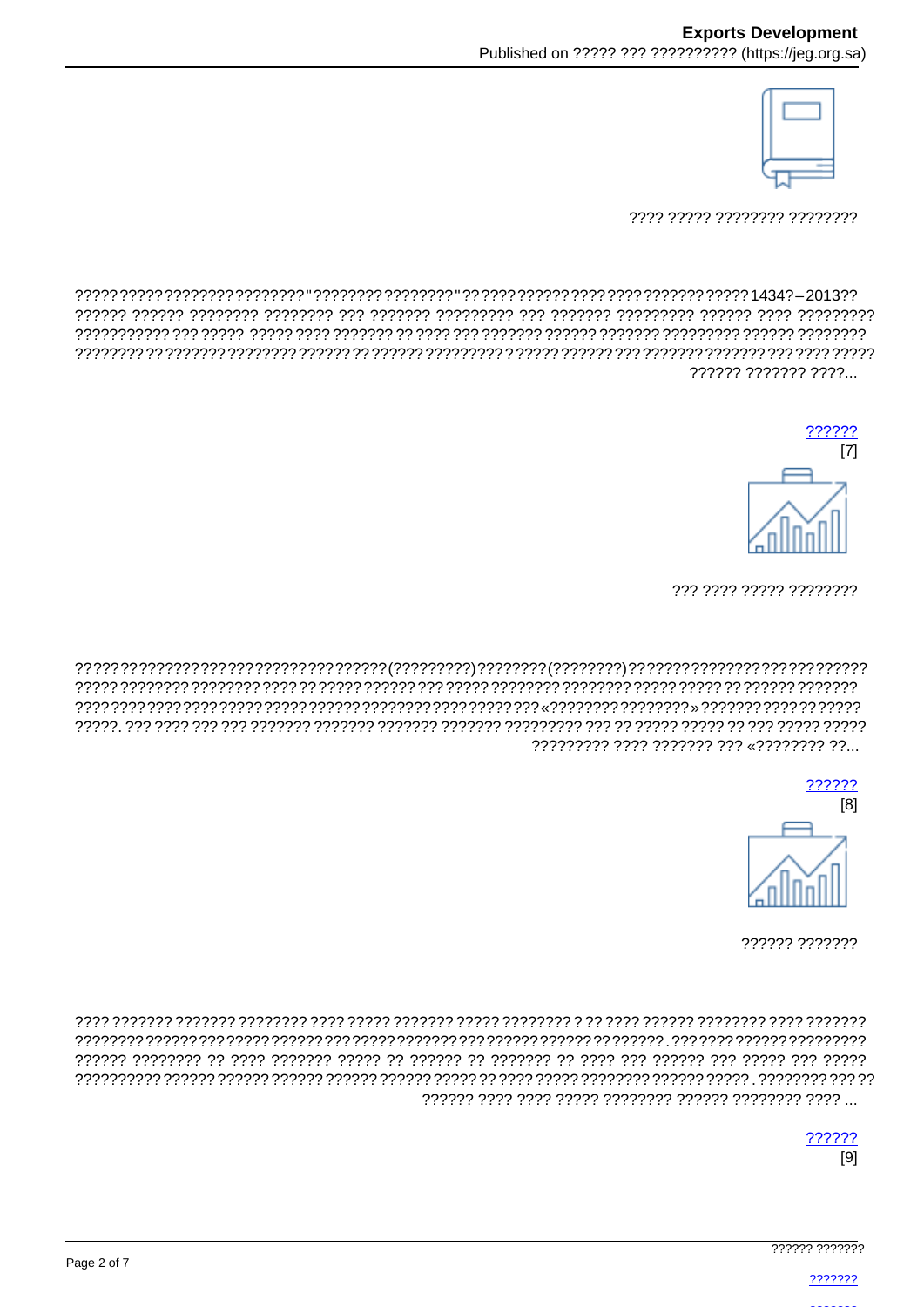

???????

- ?? ???? ???????? ??? ???? ????? •
- -
- ??????.
	- 727 7227 72227 7222727 7222727 7222727 727 100% 72 72727 72772727 .
		- ???? ???????? ??????? ??????? ??????? ?? ?...

|  | ??????<br>$[10]$ |
|--|------------------|
|  |                  |
|  |                  |

??????? ??????????

20

 $21$ 

 $21$ 

?????? ?? ???????



?????????

2222222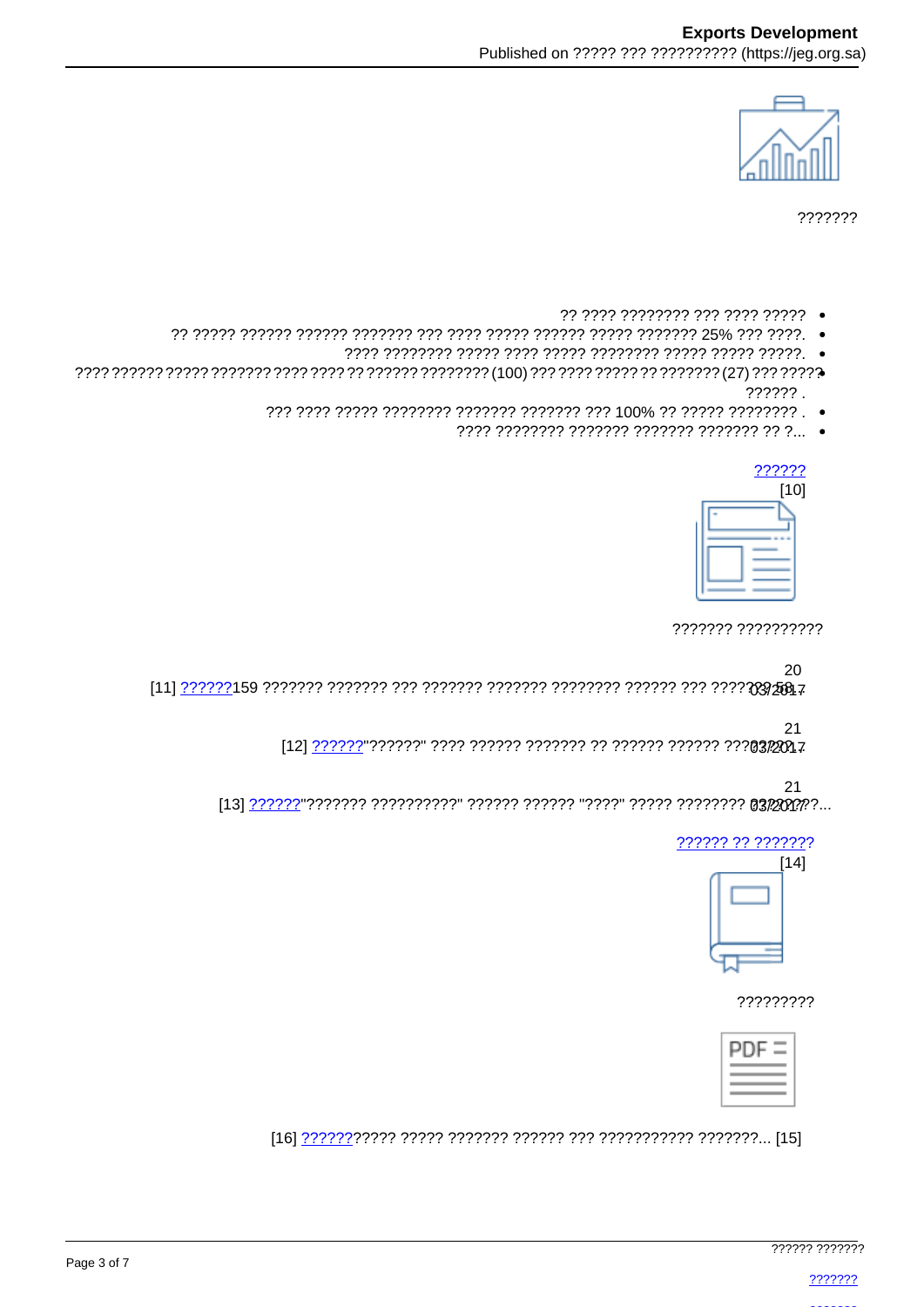| - 1<br>Ú<br>- |  |
|---------------|--|
| -             |  |

| ۰ |  |
|---|--|



?????????

```
08
[22] 22222222222222 222222 2222047
                       15
   [23] 22222222222 2222222 23822017
                       31
```
?????? ?? ?????????  $[25]$ 

?????

????? ?? ???? ?????

??? ?????

?????????

???? C2C (?????)

??????? ??????? ?????????

???????

<u>???? ??????? (????? )</u>

22222 2222222

???????

7777 77777 777777777 7777777

777777 7777777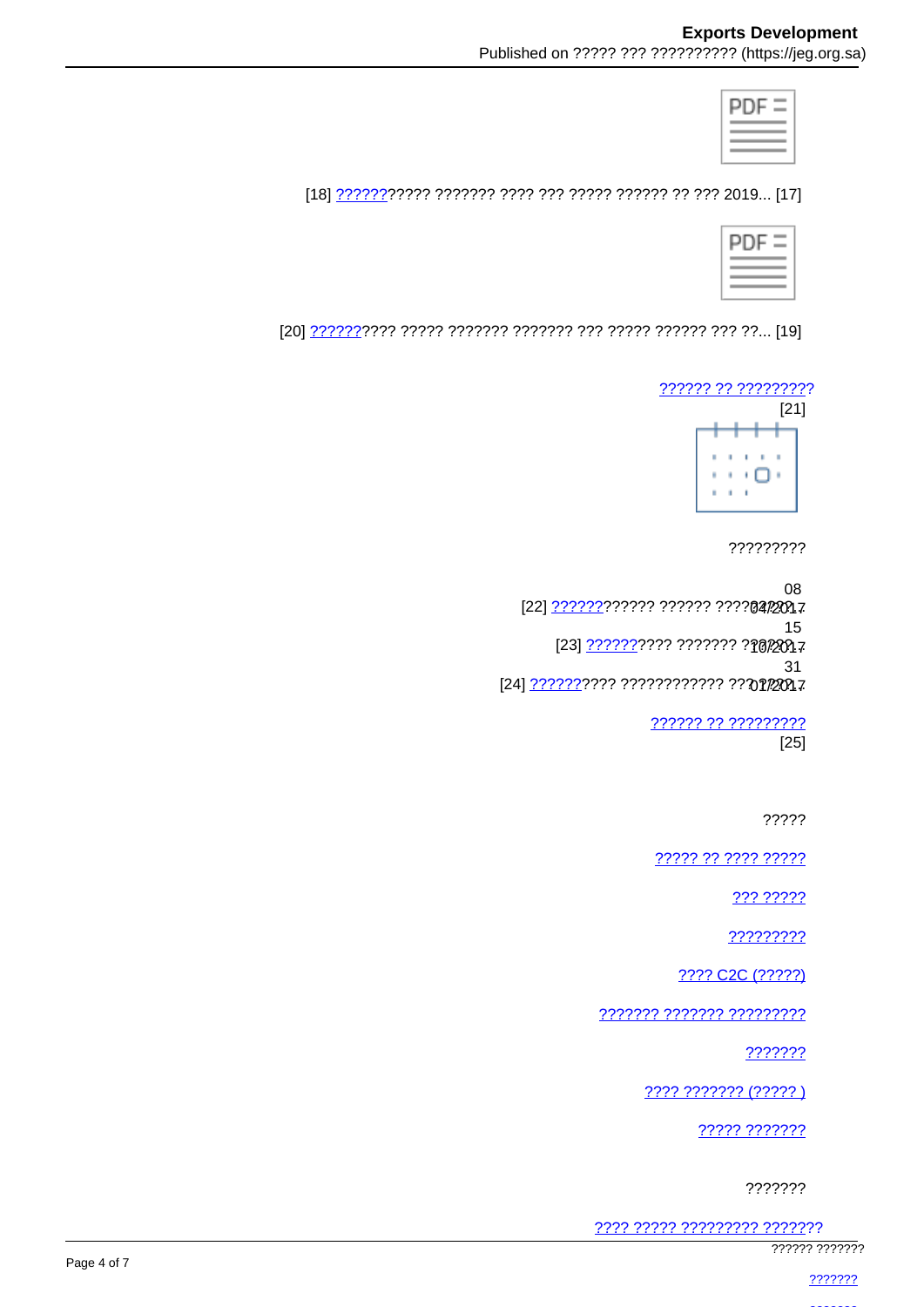???????? ?????????

????????? (????? )

????? ????????

?????? ????????

????????

???? ???? ??? (????? )

?????? ???????

???? ???????

?????

77777 777777 77777 77777 7777

????? ???? ???????

????? ?????? ?????? ???????

22222 222222222 22222222

<u> ????? ????? ?????????</u>

????? ????????? ???????

<u> ????? ???????? ???????</u>

?????

???? ?????

???? ???

?????

<u>??????? ??????????</u>

????????? ???????????

?????? ???????

????? ????????

?????? ????????

22222 22222

????? ???????

?????? ?????????

777777 7777777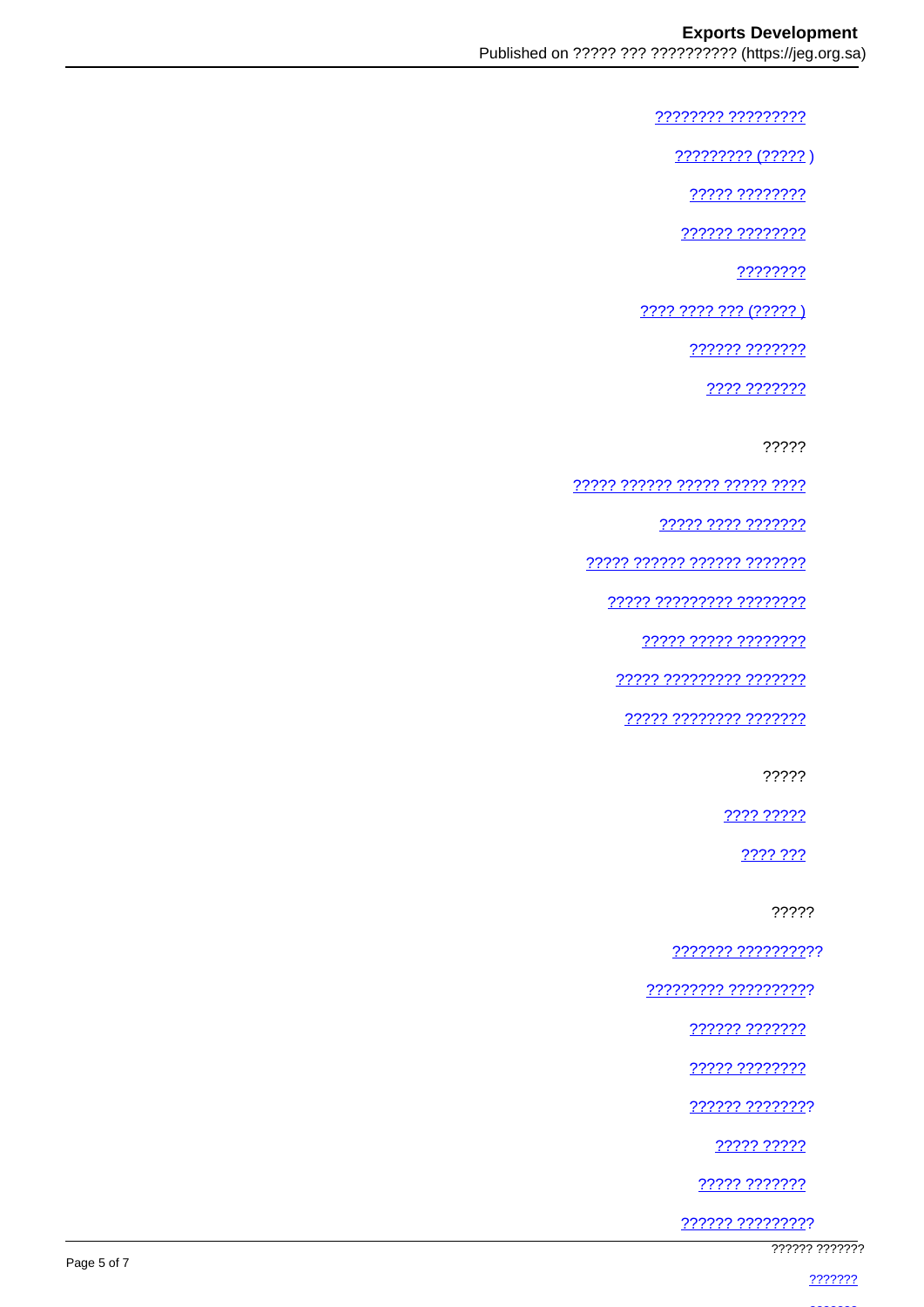??????

**[English](https://jeg.org.sa/)** 

[???????](https://jeg.org.sa/?q=ar)

?????????

[??? ??](https://jeg.org.sa/?q=ar/page/2)?

[???????](https://jeg.org.sa/?q=ar/void%280%29)

[???????](https://jeg.org.sa/?q=ar/void%280%29)

[???????? ?????](https://jeg.org.sa/?q=ar/page/4)

?[??????? ??????](https://jeg.org.sa/?q=ar/page/3)

??[??????? ????](https://jeg.org.sa/?q=ar/void%280%29)



?????????? ??? ????? 2018 © ?????? ?????? ????

https://jeg.org.sa/?q=ar/exportsdevelopment Source URL:

**Links**

[1] https://jeg.org.sa/?q=ar/findpartner/home [2] https://jeg.org.sa/?q=ar/sme/7/details [3] https://jeg.org.sa [4] https://jeg.org.sa/?q=ar/information [5] https://jeg.org.sa/?q=ar/exportsdevelopment

??????? ??????